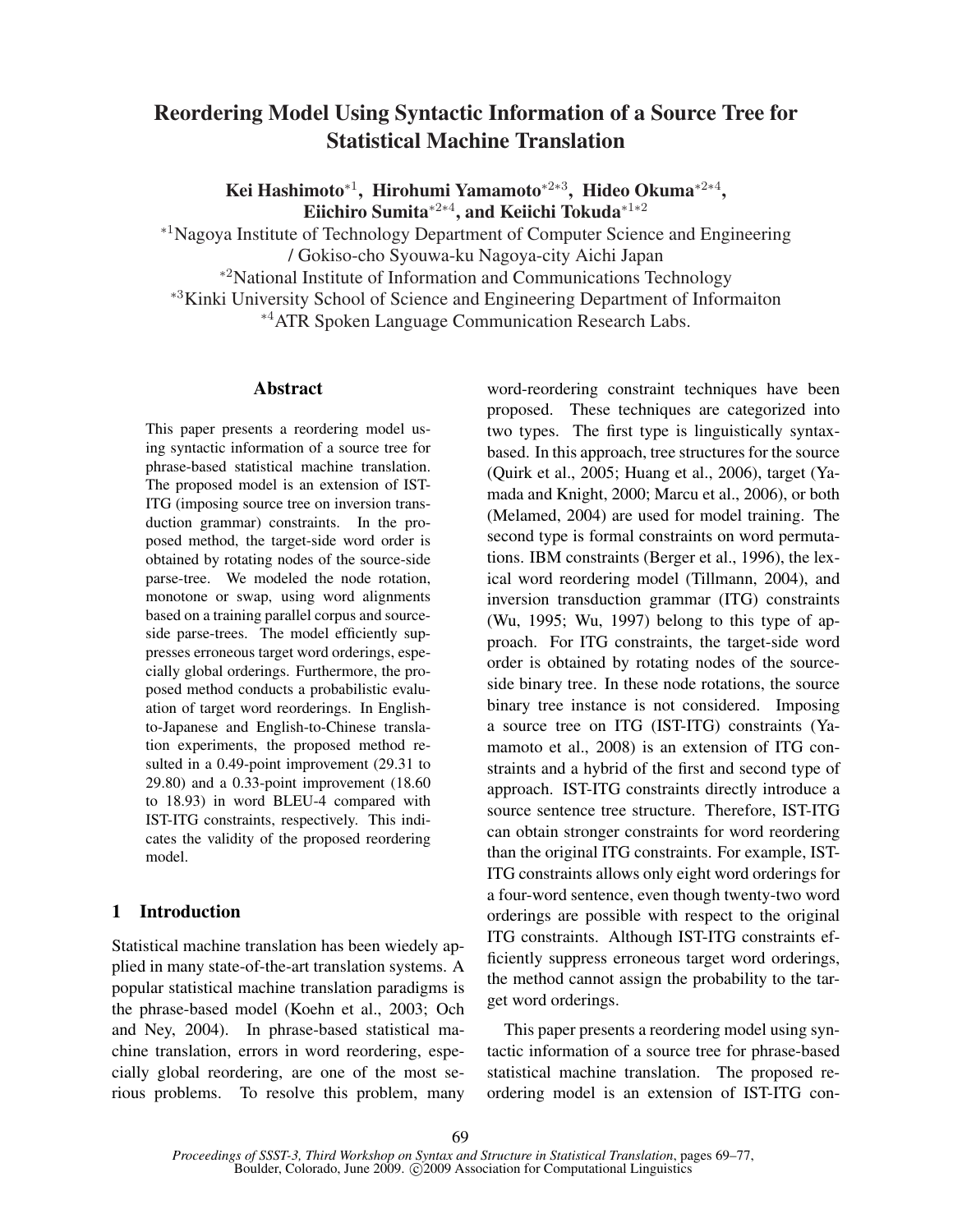straints. In the proposed method, the target-side word order is obtained by rotating nodes of a sourceside parse-tree in a similar fashion to IST-ITG constraints. We modeled the rotating positions, monotone or swap, from word alignments of a training parallel corpus and source-side parse-trees. The proposed method conducts a probabilistic evaluation of target word orderings using syntactic information of the source tree.

The rest of this paper is organized as follows. Section 2 describes the previous approach to resolving erroneous word reordering. In Section 3, the reordering model using syntactic information of a source tree is presented. Section 4 shows experimental results. Finally, Section 5 presnts the summary and some concluding remarks and future works.

### 2 Previous Works

First, we introduce two previous studies on related word reordering constraints, ITG and IST-ITG constraints.

#### 2.1 ITG Constraints

In one-to-one word-alignment, the source word  $f_i$ is translated into the target word  $e_i$ . The source sentence  $[f_1, f_2, \cdots, f_N]$  is translated into the target sentence which is the reordered target word sequence  $[e_1, e_2, \cdots, e_N]$ . The number of reorderings is N!. When ITG constraints are introduced, this combination N! can be reduced in accordance with the following constraints.

- All possible binary tree structures are generated from the source word sequence.
- The target sentence is obtained by rotating any node of the binary trees.

When  $N = 4$ , the ITG constraints can reduce the number of combinations from  $4! = 24$  to 22 by rejecting the combinations  $[e_3, e_1, e_4, e_2]$ and  $[e_2, e_4, e_1, e_3]$ . For a four-word sentence, the search space is reduced to 92% (22/24), but for a 10-word sentence, the search space is only 6% (206,098/3,628,800) of the original full space.

### 2.2 IST-ITG Constraints

In ITG constraints, the source-side binary tree instance is not considered. Therefore, if a source sentence tree structure is utilized, stronger constraints than the original ITG constraints can be created. IST-ITG constraints directly introduce a source sentence tree structure. The target sentence is obtained with the following constraints.

- A source sentence tree structure is generated from the source sentence.
- The target sentence is obtained by rotating any node of the source sentence tree structure.

By parsing the source sentence, the parse-tree is obtained. After parsing the source sentence, a bracketed sentence is obtained by removing the node syntactic labels; this bracketed sentence can then be converted into a tree structure. For example, the parse-tree "(S1 (S (NP (DT This)) (VP (AUX is) (NP (DT a) (NN pen)))))" is obtained from the source sentence "This is a pen," which consists of four words. By removing the node syntactic labels, the bracketed sentence " $((This)$  $((is)$  $((a)$  $(pen))))$ " is obtained. Such a bracketed sentence can be used to produce constraints. If IST-ITG constraints is applied, the number of word orderings in  $N = 4$ is reduced to 8, down from 22 with ITG cnstraints. For example, for the source-side bracketed tree " $((f_1f_2) (f_3f_4))$ ," the eight target sequences  $[e_1, e_2, e_3, e_4], \quad [e_2, e_1, e_3, e_4], \quad [e_1, e_2, e_4, e_3],$  $[e_2, e_1, e_4, e_3], \quad [e_3, e_4, e_1, e_2], \quad [e_3, e_4, e_2, e_1],$  $[e_4, e_3, e_1, e_2]$ , and  $[e_4, e_3, e_2, e_1]$  are accepted. For the source-side bracketed tree " $(((f_1f_2) f_3) f_4)$ ," the eight sequences  $[e_1, e_2, e_3, e_4]$ ,  $[e_2, e_1, e_3, e_4]$ ,  $[e_3, e_1, e_2, e_4], \quad [e_3, e_2, e_1, e_4], \quad [e_4, e_1, e_2, e_3],$  $[e_4, e_2, e_1, e_3]$ ,  $[e_4, e_3, e_1, e_2]$ , and  $[e_4, e_3, e_2, e_1]$  are accepted. When the source sentence tree structure is a binary tree, the number of word orderings is reduced to  $2^{N-1}$ . The parsing results sometimes do not produce binary trees. In this case, some subtrees have more than two child nodes. For a non-binary subtree, any reordering of child nodes is allowed. If a subtree has three child nodes, six reorderings of the nodes are accepted.

In phrase-based statistical machine translation, a source "phrase" is translated into a target "phrase". However, with IST-ITG constraints, "word" must be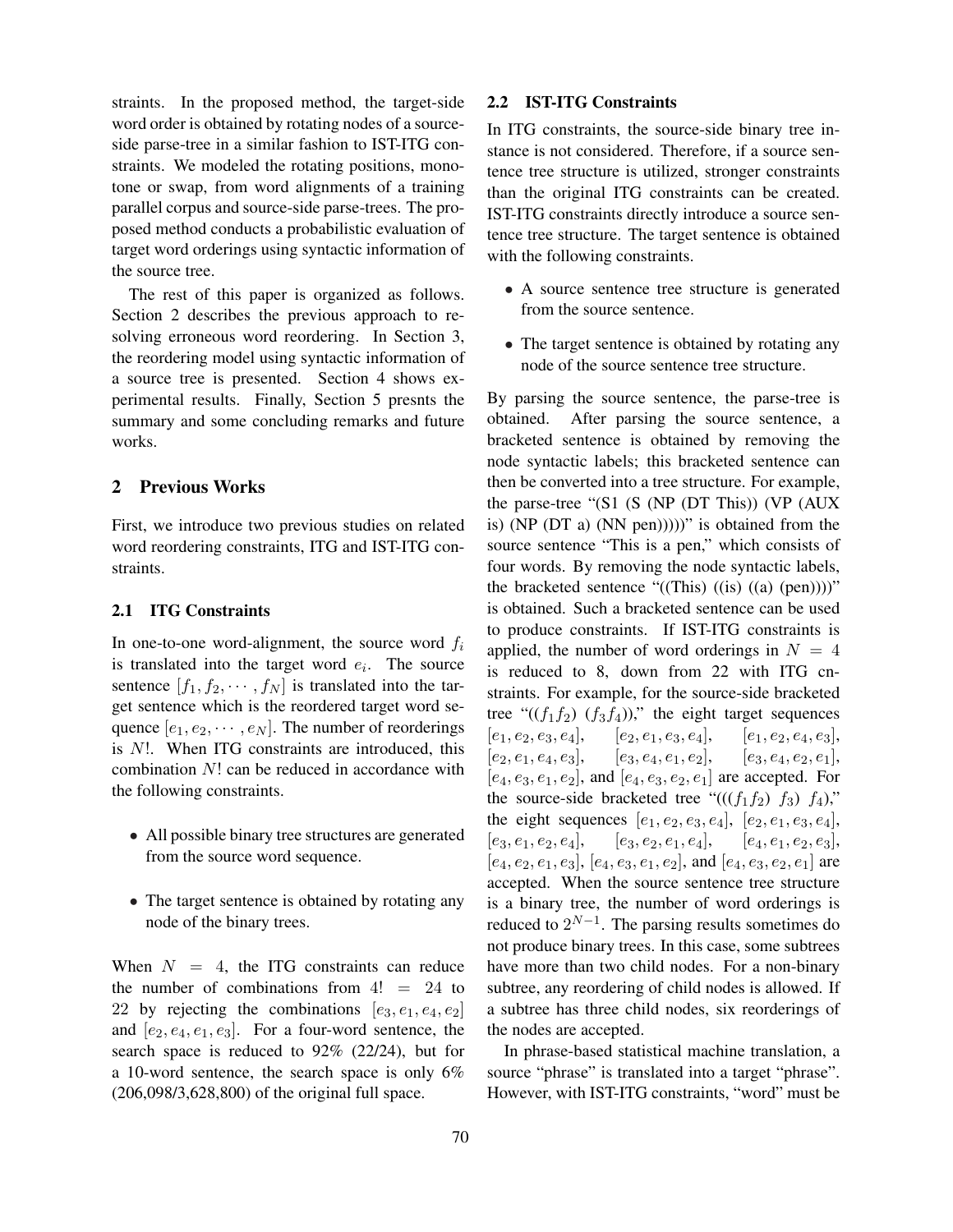used for the constraint unit since the parse unit is a "word". To absorb different units between translation models and IST-ITG constraints, a new limitation for word reordering is applied.

• Word ordering that destroys a phrase is not allowed.

When this limitation is applied, the translated word ordering is obtained from the bracketed source sentence tree by reordering the nodes in the tree, which is the same as for one-to-one word-alignment.

# 3 Reordering Model Using Syntactic Information of the Source Tree

In this section, we present a new reordering model using syntactic information of a source-side parsetree.

### 3.1 Abstract of Proposed Method

The IST-ITG constraints method efficiently suppresses erroneous target word orderings. However, IST-ITG constraints cannot evaluate the accuracy of the target word orderings; i.e., IST-ITG constraints assign an equal probability to all target word orderings. This paper proposes a reordering model using syntactic information of the source tree as an extension of IST-ITG constraints. The proposed reordering model conducts a probabilistic evaluation of target word orderings using syntactic information of the source-side parse-tree.

In the proposed method, the target-side word order is obtained by rotating nodes of the sourceside parse-tree in a similar fashion to IST-ITG constraints. Reordering probabilities are assigned to each subtree of source-side parse-tree S by reordering the positions into two types: monotone and swap. If the subtree has more than two child nodes, the number of child node order is more than two. However, we assume the child node order other than monotone to be swap. The source-side parse-tree S consists of subtrees  $\{s_1, s_2, \cdots, s_K\}$ , where K is the number of subtrees included in the sourceside parse-tree. The subtree  $s_k$  is which is represented by the parent node's syntactic label and the order, from sentence head to sentence tail, of the child node's syntactic labels. For example, Figure 1 shows a source-side parse-tree for a four-word



Figure 1: Example of a source-side parse-tree fo a fourword source sentence consisting of three subtrees.

source sentence consisting of three subtrees. In Figure 1, the subtrees  $s_1$ ,  $s_2$ , and  $s_3$  are represented by S+NP+VP, VP+AUX+NP, and NP+DT+NN, respectively. Each subtree has a probability  $P(t | s_k)$ , where  $t$  is monotone (m) or swap (s). The probability of the target word reordering is calculated as follows.

$$
P_r = \prod_{k=1}^{K} P(t \mid s_k)
$$
\n<sup>(1)</sup>

Each target candidate is assigned the different reordering probability by Equation (1). Since the proposed reordering model uses the syntactic labels, which is not considered in IST-ITG constraints, the different parse-tree assigns the different reordering probability. The proposed model is effective for global word reordering, because reordering probabilities are also assigned to higher-level subtrees of the source-side parse-tree.

### 3.2 Training of the Proposed Model

We modeled monotone or swap node rotating automatically from word alignments of a training parallel corpus and source-side parse-trees. The training algorithm for the proposed reordering model is as follows.

1. The training process begins with a wordaligned corpus. We obtained the word alignments using Koehn et al.'s method (2003),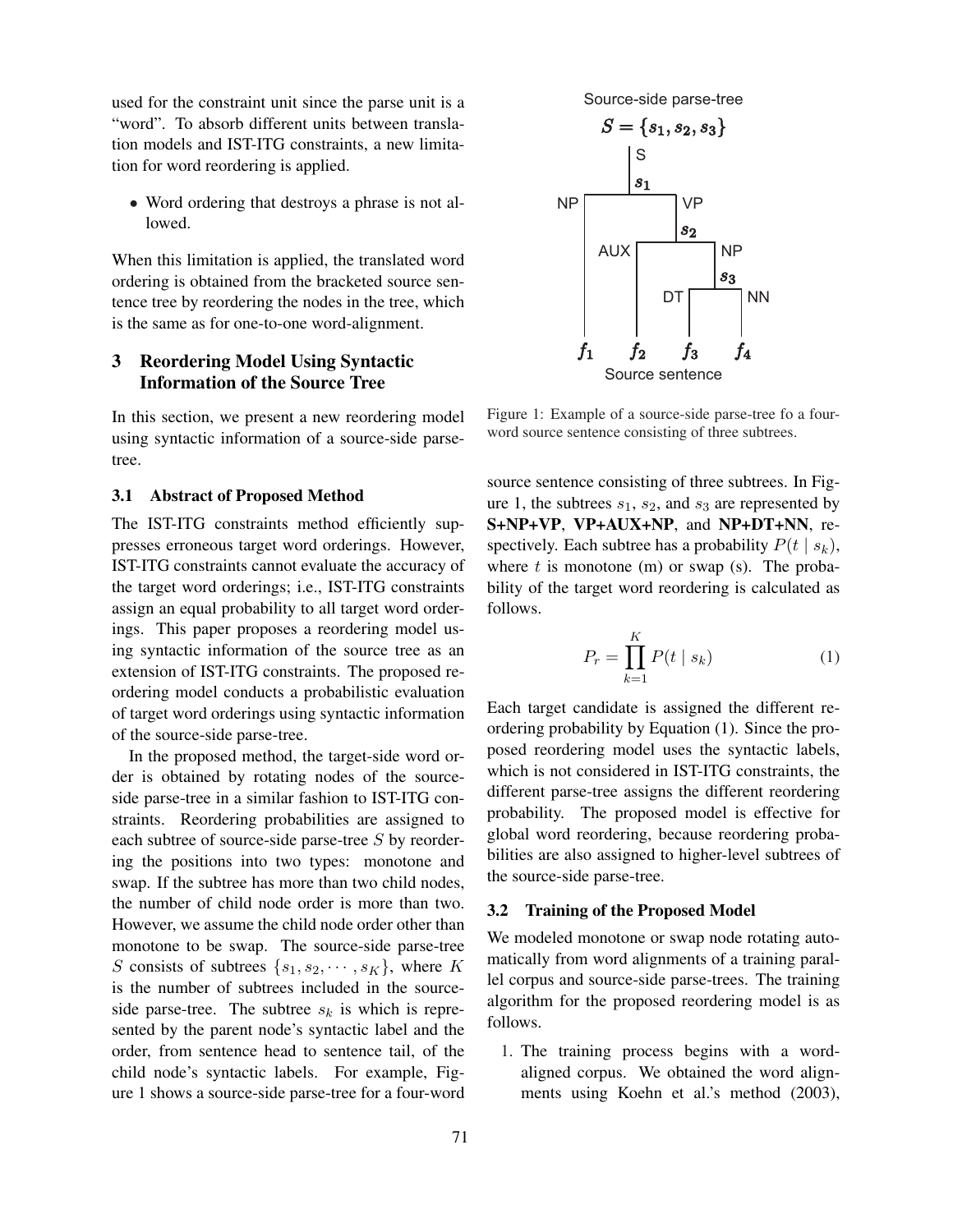

Figure 2: Example of a source-side parse-tree with word alignments using the training algorithm of the proposed model.

which is based on Och and Ney's work (2004). This involves running GIZA++ (Och and Ney, 2003) on the corpus in both directions, and applying refinement rules (the variant they designate is "final-and") to obtain a single many-tomany word alignment for each sentence.

- 2. Source-side parse-trees are created using a source language phrase structure parser, which annotates each node with a syntactic label. A source-side parse-tree consists of several subtrees with syntactic labels. For example, the parse-tree "(S1 (S (NP (DT This)) (VP (AUX is) (NP (DT a) (NN pen)))))" is obtained from the source sentence "This is a pen" which consists of four words.
- 3. Word alignments and source-side parse-trees are combined. Leaf nodes are assigned target word positions obtained from word alignments. Via the bottom-up process, target word positions are assigned to all nodes. For example, in Figure 2, the left-side (sentence head) child node of subtree  $s_2$  is assigned the target word position "4," and the right-side (sentence tail) child node is assigned the target word positions "2" and "3," which are assigned to the child nodes of subtree  $s_3$ .
- 4. The monotone and swap reordering positions are checked and counted for each subtree. By

| Subtree type      | Monotone probability |
|-------------------|----------------------|
| $S+PP+, +NP+VP+.$ | 0.764                |
| $PP+IN+NP$        | 0.816                |
| NP+DT+NN+NN       | 0.664                |
| VP+AUX+VP         | 0.864                |
| VP+VBN+PP         | 0.837                |
| $NP+NP+PP$        | 0.805                |
| $NP+DT+JJ+NN$     | 0.653                |
| NP+DT+JJ+VBP+NN   | 0.412                |
| NP+DT+NN+CC+VB    | 0.357                |

Table 1: Example of proposed reordering models.

comparing the target word positions, which are assigned in the above step, the reordering position is determined. If the target word position of the left-side child node is smaller than one of the right-side child node, the reordering position determined as monotone. For example, in Figure 2, the subtrees  $s_1$ ,  $s_2$  and  $s_3$  are monotone, swap, and monotone, respectively.

5. The reordering probability of the subtree can be directly estimated by counting the reordering positions in the training data.

$$
P(t \mid s) = \frac{c_t(s)}{\sum_t c_t(s)}\tag{2}
$$

where  $c_t(s)$  is the count of reordering positon t included all training samples for the subtree s.

The parsing results sometimes do not produce binary trees. For a non-binary subtree, any reordering of child nodes is allowed. However, the proposed reordering model assumes that reordering positions are only two, monotone and swap. That is, the reordering position which the order of child nodes do not change is monotone, and the other positions are swap. Therefore, the probability of swap  $P(s \mid s_k)$  is derived from the probability of monotone  $P(m \mid s_k)$  as follows.

$$
P(s \mid s_k) = 1.0 - P(m \mid s_k)
$$
 (3)

Table 1 shows the example of proposed reordering models.

If a subtree is represented by a binary-tree, there are  $L^3$  possible subtrees, where L is the number of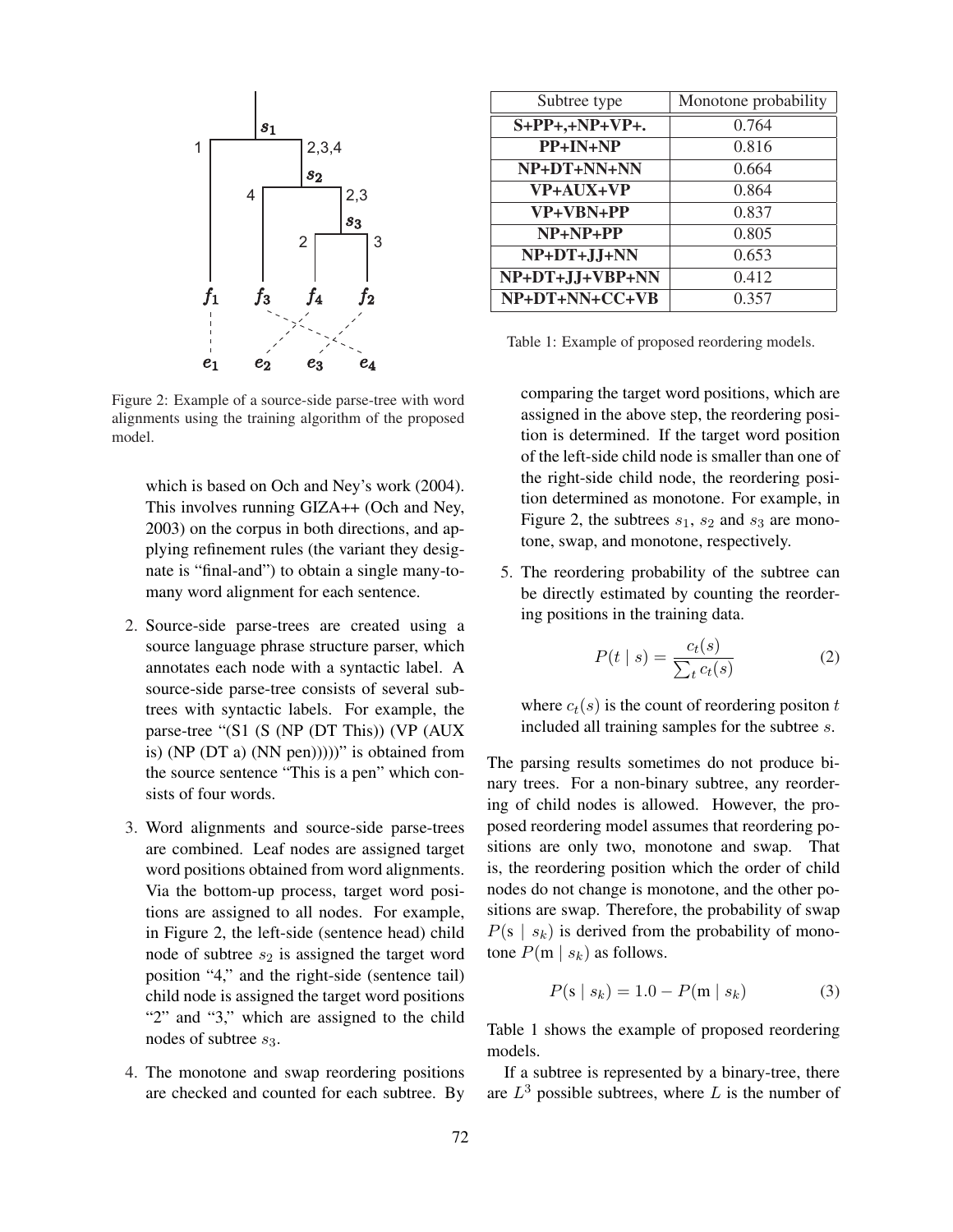

Figure 3: Example of a target word order which is not derived from rotating the nodes of source-side parse trees.

syntactic labels. However, in the possible subtrees, there are subtrees observed only a few times in training sentences, especially when the subtree consists of more than three child nodes. Although a large number of subtree models can capture variations in the training samples, too many models lead to the over-fitting problem. Therefore, subtrees where the number of training samples is less than a heuristic threshold and unseen subtrees are clustered to deal with the data sparseness problem for robust model estimations.

After creating word alignments of a training parallel corpus, there are target word orders which are not derived from rotating nodes of source-side parsetrees. Figure 3 shows a sample which is not derived from rotating nodes. Some are due to linguistic reasons, structual differences such as negation (French "ne...pas" and English "not"), adverb, modal and so on. Others are due to non-linguistic reasons, errors of automatic word alignments, syntactic analysis, or human translation (Fox, 2002). The proposed method discards such problematic cases. In Figure 3, the subtree  $s_1$  is then removed from training samples, and the subtrees  $s_2$  and  $s_3$  are used as training samples.

### 3.3 Decoding Using the Proposed Reordering Model

In this section, we describe a one-pass phrase-based decoding algorithm that uses the proposed reordering model in the decoder. The translation target sentence is sequentially generated from left (sentence



Figure 4: Example of a target candidate including a phrase.

head) to right (sentence tail), and all reordering is conducted on the source side. To introduce the proposed reordering model into the decoder, the target candidate must be checked for whether the reordering position of a subtree is either monotone or swap whenever a new phrase is selected to extend a target candidate. The checking algorithm is as follows.

- 1. For old translation candidates, the subtree s, which includes both translated and untranslated words, and its untranslated part  $u$  are calculated.
- 2. When a new target phrase  $\bar{e}$  is generated, the source phrase  $\bar{f}$  and the untranslated part u calculated in the above step are compared. If the source phrase  $\bar{f}$  does not include the untranslated part  $u$  and is not included  $u$ , the new candidate is rejected.
- 3. In the accepted candidate, the reordering positions for all subtrees included the source side parse-tree are checked by comparing the source phrase  $f$  with the source phrase sequence used before.

Subtrees checked reordering positions are assigned a probability–monotone or swap–by the proposed reordering model, and the target word order is evaluated by Equation (1).

Phrase-based statistical machine translation uses a "phrase" as the translation unit. However, the proposed reordering model needs a "word" order. Because "word" alignments form the source phrase to target phrase are not clear, we cannot determine the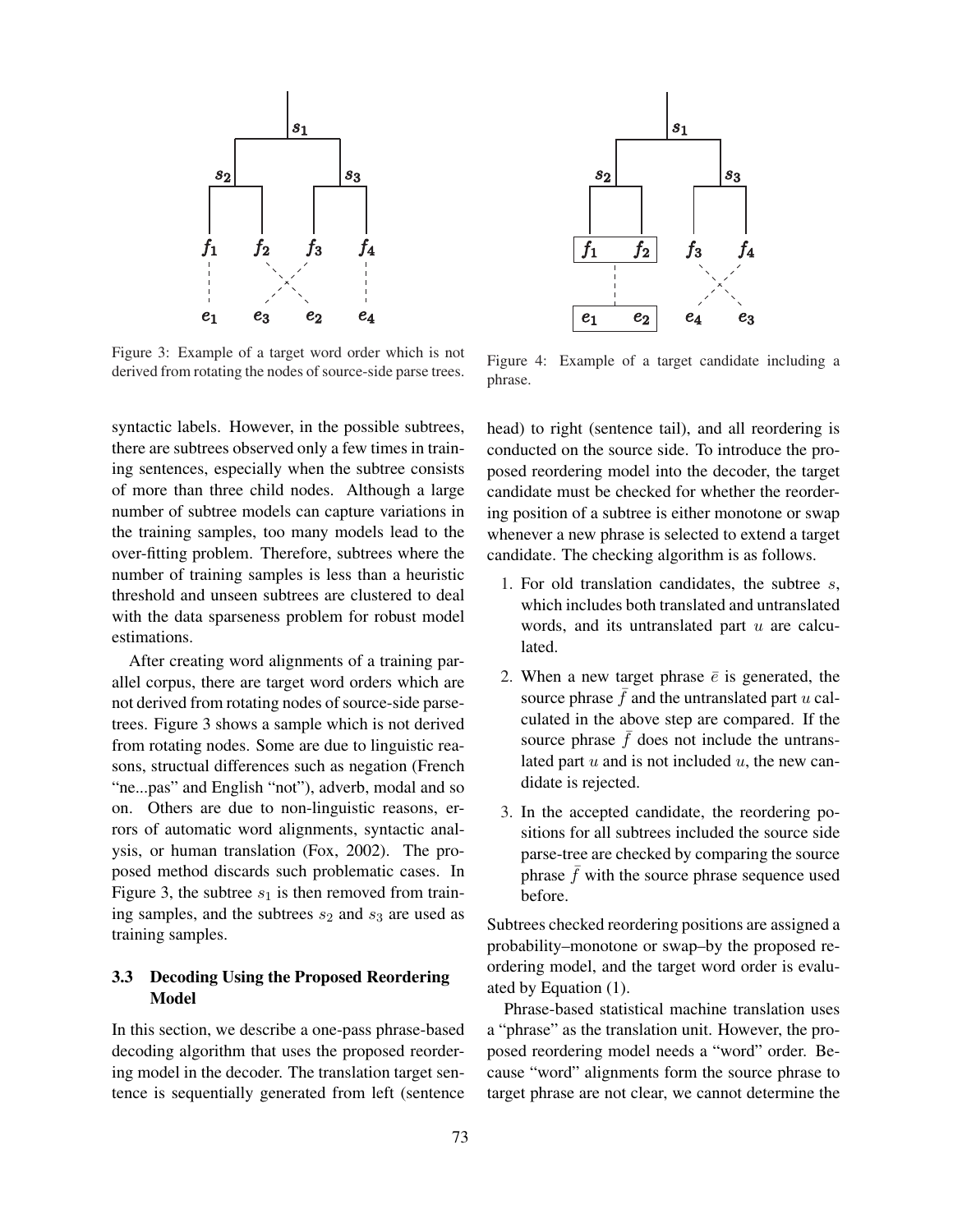

Figure 5: Example of a non-binary subtree including a phrase.

reordering position of subtree included in a phrase. Therefore, in the decoding process using the proposed reordering model, we define that higher probability, monotone or swap, are assigned to subtrees included in a source phrase. For example, in Figure 4, the source sentence  $[[f_1, f_2], f_3, f_4]$  is translated into the target sentence  $[[e_1, e_2], e_4, e_3]$ , where  $[f_1, f_2]$  and  $[e_1, e_2]$  are used as phrases. Then, the source phrase  $[f_1, f_2]$  includes the subtree  $s_2$ . If the monotone probabilities of subtrees  $s_1$ ,  $s_2$ , and  $s_3$  are 0.8, 0.4 and 0.7, the proposed reordering probability is  $0.8 \times 0.6 \times 0.3 = 0.144$ . If a source phrase is  $[f_1, f_2, f_3, f_4]$  and a source-side parse-tree has the same tree structure used in Figure 4, the subtrees  $s_1$ ,  $s_2$ , and  $s_3$  are assigned higher reordering probabilities. If the source phrase  $[f_1, f_2, f_3, f_4]$  used in Figure 4, the subtrees  $s_1$ ,  $s_2$ , and  $s_3$  are assigned higher reordering probabilities.

Non-binary subtrees are often observed in the source-side parse-tree. When a source phrase  $f$  is included in a non-binary subtree and does not include a non-binary subtree, we cannot determine the reordering position. For example, the reordering position of subtree  $s_2$  in Figure 5, which includes the phrase  $[f_3, f_4]$ , can not be determined. In this case, we define that such subtrees are also to be assigned a higher probability.

### 4 Experiments

To evaluate the proposed model, we conducted two experiments: English-to-Japanese and English-to-Chinese translation.

|             |           | English | Japanese |
|-------------|-----------|---------|----------|
| Train       | Sentences | 1.0M    |          |
|             | Words     | 24.6M   | 24.6M    |
| Dev         | Sentences | 2.0K    |          |
|             | Words     | 50.1K   | 58.7K    |
| <b>Test</b> | Sentences | 2.0K    |          |
|             | Words     | 49.5K   | 58.0K    |

Table 2: Statistics of training, development and test corpus for E-J translation.

### 4.1 English-to-Japanese Paper Abstract Translation Experiments

The first experiment was the English-to-Japanese (E-J) translation. Table 2 shows the training, development and test corpus statistics. JST Japanese-English paper abstract corpus consists of 1.0M parallel sentences were used for model training. This corpus was constructed from 2.0M Japanese-English paper abstract corpus belongs to JST by NICT using the method of Uchiyama and Isahara (2007). For phrase-based translation model training, we used the GIZA++ toolkit (Och and Ney, 2003), and 1.0M bilingual sentences. For language model training, we used the SRI language model toolkit (Stolcke, 2002), and 1.0M sentences for the translation model training. The language model type was word 5-gram smoothed by Kneser-Ney discounting (Kneser and Ney, 1995). To tune the decoder parameters, we conducted minimum error rate training (Och, 2003) with respect to the word BLEU score (Papineni et al., 2002) using 2.0K development sentence pairs. The test set with 2.0K sentences is used. In the evaluation and development sets, a single reference was used. For the creation of English sentence parse trees and segmentation of the English, we used the Charniak parser (Charniak, 2000). We used Chasen for segmentation of the Japanese sentences. For decoding, we used an in-house decoder that is a close relative of the Moses decoder. The performance of this decoder was configured to be the same as Moses. Other conditions were the same as the default conditions of the Moses decoder.

In this experiment, the following three methods were compared.

• Baseline : The IBM constraints and the lexical reordering model were used for target word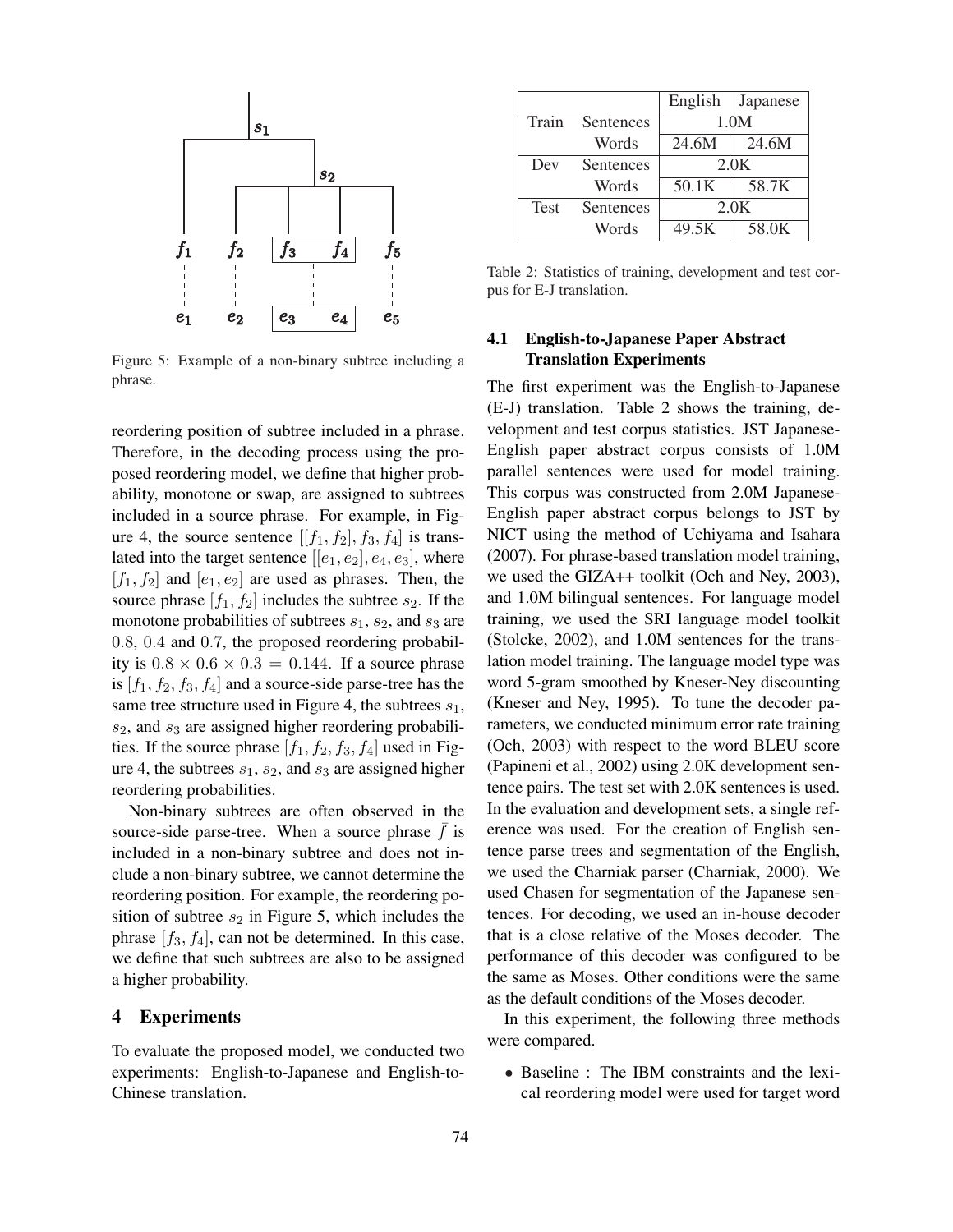|      |       |       | Baseline   IST-ITG   Proposed |
|------|-------|-------|-------------------------------|
| BLEU | 27.87 | 29.31 | 29.80                         |

Table 3: BLEU score results for E-J translation. (1 reference)

reordering.

- IST-ITG : The IST-ITG constraints, the IBM constraints, and the lexical reordering model were used for target word reordering.
- Proposed : The proposed reordering model, the IBM constraints, and the lexical reordering model were used for target word reordering.

During minimum error training, each method used each reordering model and reordering constraint.

The proposed reordering model are trained from 1.0M bilingual sentences for the translation model training. The amount of available training samples represented by subtrees was 9.8M. In the available training samples, there were 54K subtree types. The heuristic threshold was 10, and subtrees with training samples of less than 10 were clustered. The proposed reordering model consisted of 5,960 subtrees types and one clustered model "other". The models not including "other" covered 99.29% of all training samples.

The BLEU scores are presented in Table 3. In comparing "Baseline" method with "IST-ITG" method, the improvement in BLEU was a 1.44 point. Furthermore, in comparing "IST-ITG" method with "Proposed" method, the improvement in BLEU was a 0.49-point. Both the IST-ITG constraints and the proposed reordering model fixed the phrase position for the global reorderings. However, the proposed method can conduct a probabilistic evaluation of target word reorderings which the IST-ITG constraints cannot. Therefore, "Proposed" method resulted in a better BLEU.

# 4.2 NIST MT08 English-to-Chinese Translation Experiments

Next, we conducted English-to-Chinese (E-C) newspaper translation experiments for different language pairs. The NIST MT08 evaluation campaign English-to-Chinese translation track was used for the training and evaluation corpora. Table 4 shows

|       |           | English | Chinese      |
|-------|-----------|---------|--------------|
| Train | Sentences | 4.6M    |              |
|       | Words     | 79.6M   | 73.4M        |
| Dev   | Sentences | 1.6K    |              |
|       | Words     | 46.4K   | 39.0K        |
| Test  | Sentences | 1.9K    |              |
|       | Words     | 45.7K   | 47.0K (Ave.) |

Table 4: Statistics of training, development and test corpus for E-C translation.

|       |       |       | Baseline   IST-ITG   Proposed |
|-------|-------|-------|-------------------------------|
| BL EU | 17.54 | 18.60 | 18 93                         |

Table 5: BLEU score results for E-C translation. (4 reference)

the training, development and test corpus statistics. For the translation model training, we used 4.6M bilingual sentences. For the language model training, we used 4.6M sentences which are used for the translation model training. The language model type was word 3-gram smoothed by Kneser-Ney discounting. A development set with 1.6K sentences was used as evaluation data in the Chinese-to-English translation track for the NIST MT07 evaluation campaign. A single reference was used in the development set. The evaluation set with 1.9K sentences is the same as the MT08 evaluation data, with 4 references. In this experiment, the compared methods were the same as in the E-J experiment.

The proposed reordering model are trained from 4.6M bilingual sentences for the translation model training. The amount of available training samples represented by subtrees was 39.6M. In the available training samples, there were 193K subtree types. As in the E-J experiments, the heuristic threshold was 10. The proposed reordering model consisted of 18,955 subtree types and one clustered model "other." The models not including "other" covered 99.45% of all training samples.

The BLEU scores are presented in Table 5. In comparing "Baseline" method with "IST-ITG" method, the improvement in BLEU was a 1.06 point. In comparing "IST-ITG" method with "Proposed" method, the improvement in BLEU was a 0.33-point. As in the E-J experiments, "Proposed" method performed the highest BLEU. We demon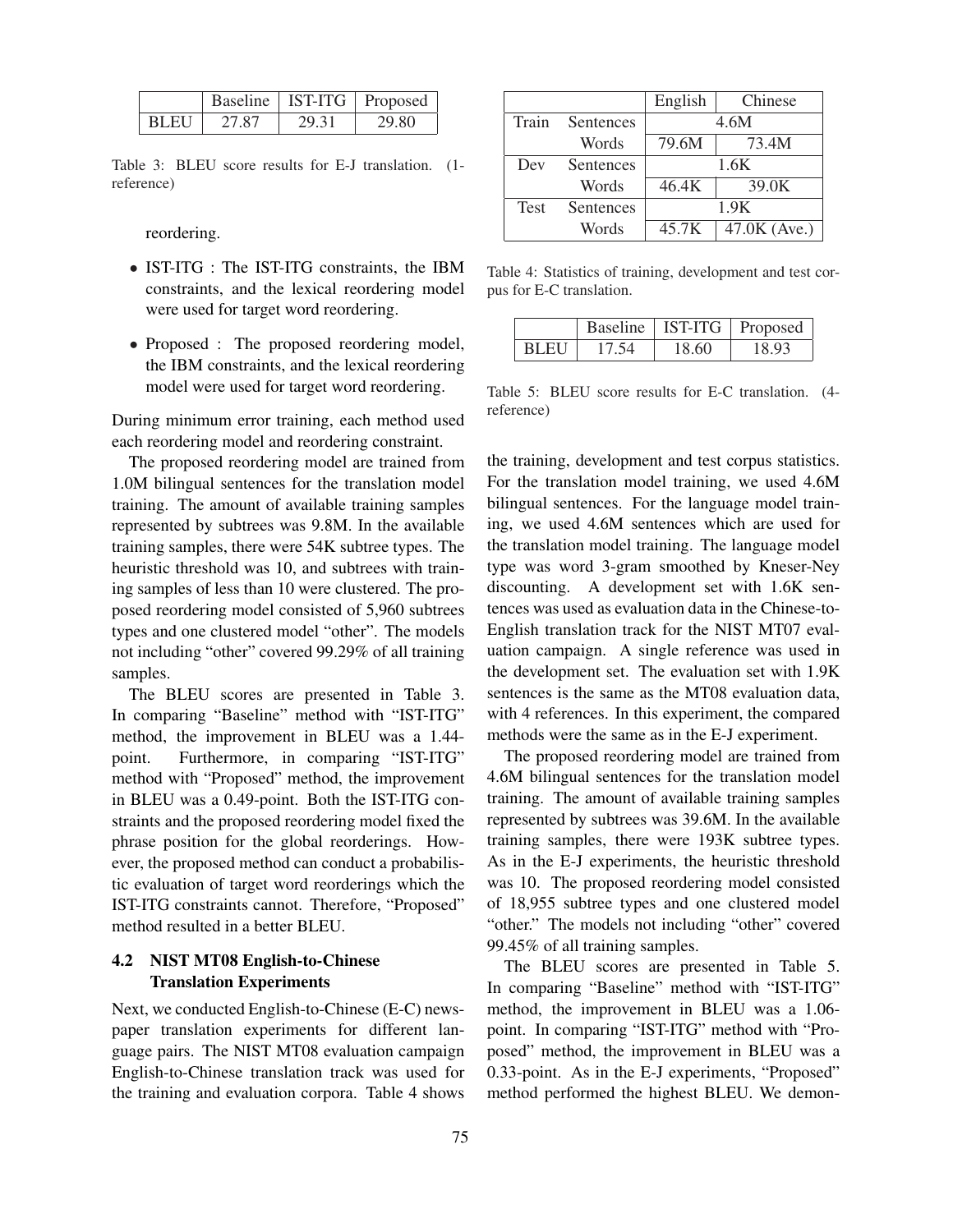strated that the proposed method is effective for multiple language pairs. However, the improvement of BLEU score in E-C translation is smaller than the improvement in E-J translation, because English and Chinese are similar sentence structures, such as SVO-languages (Japanese is SOV-language). When the sentence structures are different, the proposed reordering model is effective.

### 5 Conclusion

This paper proposed a new word reordering model using syntactic information of a source tree for phrase-based statistical machine translation. The proposed model is an extension of the IST-ITG constraints. In both IST-ITG constraints and the proposed method, the target-side word order is obtained by rotating nodes of the source-side tree structure. Both the IST-ITG constraints and the proposed reordering model fix the phrase position for the global reorderings. However, the proposed method can conduct a probabilistic evaluation of target word reorderings which the IST-ITG constraints cannot. In E-J and E-C translation experiments, the proposed method resulted in a 0.49-point improvement (29.31 to 29.80) and a 0.33-point improvement (18.60 to 18.93) in word BLEU-4 compared with IST-ITG constraints, respectively. This indicates the validity of the proposed reordering model.

Future work will focus on a reduction of computational cost of decoding including the proposed reordering model, and a simultaneous training of translation and reordering models. Moreover, we will deal with difference between source and target in multi level like in Gally et al. (2004).

The improvement could clearly be seen from visual inspection of the output, a few examples of which are presented in the following Appendix.

# A Samples from the English-to-Japanese **Translation**

#### A.1 Sentence 1

*Source*: Aggravation was obvious from the latter half of March to the end of April, and he contracted the disease in February to the beginning of May. *Baseline*: 4月末に3月後半から5月上旬に2月

*Reference*: 3月後半から4月末に増悪が著明で,

### *Proposed:*

### A.2 Sentence 2

*Source*: The value of TF, on the other hand, was higher in the reverse order, indicating that high oxidation rate causes severe defects on the surface of Ni crystallites.

*Baseline*:

 $Reference:$ 

*Proposed*:

### A.3 Sentence 3

*Source*: After diagnosing the pleural effusion and ascites, vein catheter was left in place under the echo guide, and after removing the pleural effusion and ascites, OK-432 was administered locally. *Baseline*:

 $Reference:$ 

 $Proposed:$ 

#### A.4 Sentence 4

*Source*: From result of the consideration, it was pointed that radiation from the loop elements was weak.

**Baseline**:

 $Reference:$ 

*Proposed*: